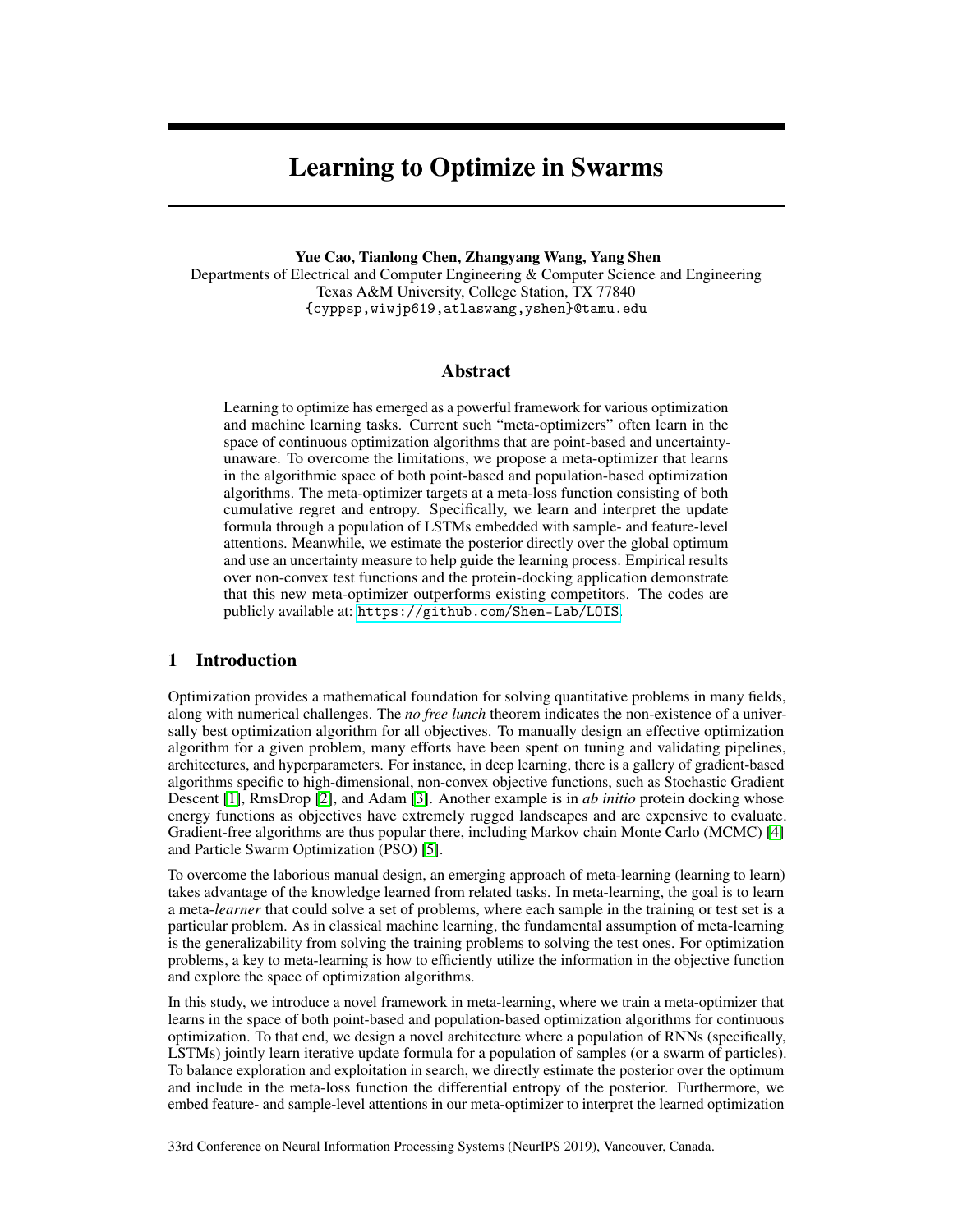strategies. Our numerical experiments, including global optimization for nonconvex test functions and an application of protein docking, endorse the superiority of the proposed meta-optimizer.

# 2 Related work

Meta-learning originated from the field of psychology [6, 7]. [8, 9, 10] optimized a learning rule in a parameterized learning rule space. [11] used RNN to automatically design a neural network architecture. More recently, learning to learn has also been applied to sparse coding [12, 13, 14, 15], plug-and-play optimization [16], and so on.

In the field of learning to optimize, [17] proposed the first framework where gradients and function values were used as the features for RNN. A coordinate-wise structure of RNN relieved the burden from the enormous number of parameters, so that the same update formula was used independently for each coordinate. [18] used the history of gradients and objective values as states and step vectors as actions in reinforcement learning. [19] also used RNN to train a meta-*learner* to optimize blackbox functions, including Gaussian process bandits, simple control objectives, and hyper-parameter tuning tasks. Lately, [20] introduced a hierarchical RNN architecture, augmented with additional architectural features that mirror the known structure of optimization tasks.

The target applications of previous methods are mainly focused on training deep neural networks, except [19] focusing on optimizing black-box functions. There are three **limitations** of these methods. First, they learn in a limited algorithmic space, namely point-based optimization algorithms that use gradients or not (including SGD and Adam). So far there is no method in learning to learn that reflects population-based algorithms (such as evolutionary and swarm algorithms) proven powerful in many optimization tasks. Second, their learning is guided by a limited meta loss, often the cumulative regret in sampling history that primarily drives exploitation. One exception is the expected improvement (EI) used by [19] under Gaussian processes. Last but not the least, these methods do not interpret the process of learning update formula, despite the previous usage of attention mechanisms in [20].

To overcome aforementioned limitations of current learning-to-optimize methods, we present a new meta-optimizer with the following contributions:

- (*Where to learn*): We learn in an extended space of both point-based and population-based optimization algorithms;
- (*How to learn*): We incorporate the posterior into meta-loss to guide the search in the algorithmic space and balance the exploitation-exploration trade-off.
- (*What more to learn*): We design a novel architecture where a population of LSTMs jointly learn iterative update formula for a population of samples and embedded sample- and feature-level attentions to explain the formula.

# 3 Method

## 3.1 Notations and background

We use the following convention for notations throughout the paper. Scalars, vectors (column vectors unless stated otherwise), and matrices are denoted in lowercase, bold lowercase, and bold uppercase, respectively. Superscript ' indicates vector transpose.

Our goal is to solve the following optimization problem:

$$
\boldsymbol{x}^* = \arg\min_{\boldsymbol{x}\in\mathbb{R}^n} f(\boldsymbol{x}).
$$

Iterative optimization algorithms, either point-based or population-based, have the same generic update formula:

$$
\boldsymbol{x}^{t+1} = \boldsymbol{x}^t + \delta \boldsymbol{x}^t,
$$

where  $x^t$  and  $\delta x^t$  are the sample (or a single sample called "particle" in swarm algorithms) and the update (a.k.a. step vector) at iteration t, respectively. The update is often a function  $g(\cdot)$  of historic sample values, objective values, and gradients. For instance, in point-based gradient descent,

$$
\delta \mathbf{x}^t = g(\{\mathbf{x}^\tau, f(\mathbf{x}^\tau), \nabla f(\mathbf{x}^\tau)\}_{\tau=1}^t) = -\alpha \nabla f(\mathbf{x}^t),
$$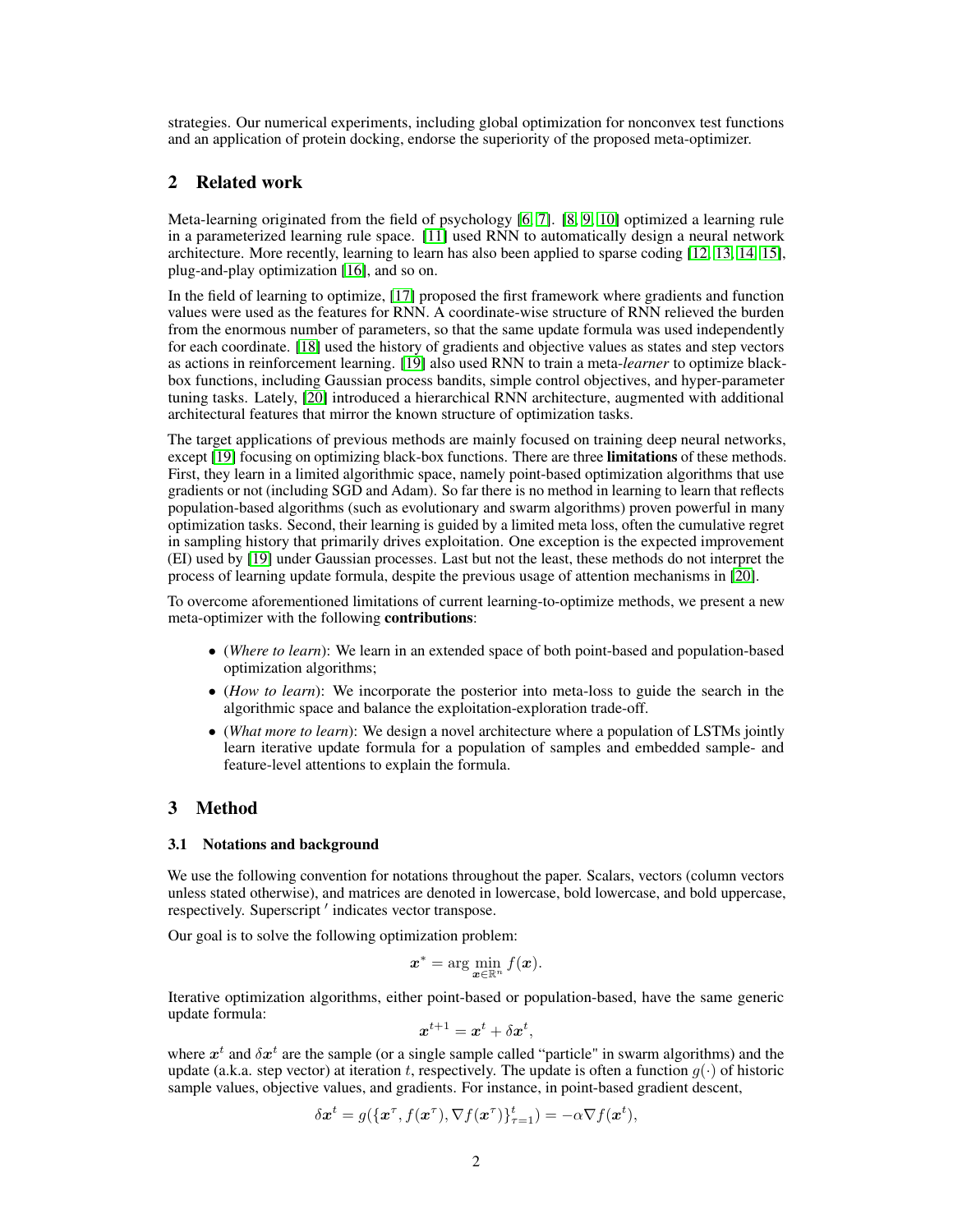where  $\alpha$  is the learning rate. In particle swarm optimization (PSO), assuming that there are k samples (particles), then for particle  $i$ , the update is determined by the entire population:

$$
\delta \mathbf{x}_j^t = g(\{\{\mathbf{x}_j^{\tau}, f(\mathbf{x}_j^{\tau}), \nabla f(\mathbf{x}_j^{\tau})\}_{j=1}^k\}_{\tau=1}^t) = w \delta \mathbf{x}_j^{t-1} + r_1(\mathbf{x}_j^t - \mathbf{x}_j^{t*}) + r_2(\mathbf{x}_j^t - \mathbf{x}^{t*}),
$$

where  $x_j^{t*}$  and  $x^{t*}$  are the best position (with the smallest objective value) of particle j and among all particles, respectively, during the first t iterations; and  $w, r_1, r_2$  are the hyper-parameters often randomly sampled from a fixed distribution (e.g. standard Gaussian distribution) during each iteration.

In most of the modern optimization algorithms, the update formula  $g(\cdot)$  is analytically determined and fixed during the whole process. Unfortunately, similar to what the *No Free Lunch Theorem* suggests in machine learning, there is no single best algorithm for all kinds of optimization tasks. Every state-of-art algorithm has its own best-performing problem set or domain. Therefore, it makes sense to learn the optimal update formula  $g(\cdot)$  from the data in the specific problem domain, which is called "learning to optimize". For instance, in [17], the function  $g(\cdot)$  is parameterized by a recurrent neural network (RNN) with input  $\nabla f(x^t)$  and the hidden state from the last iteration:  $g(\cdot) = RNN(\nabla f(\boldsymbol{x}^t), \boldsymbol{h}^{t-1})$ . In [19], the inputs of RNN are  $\boldsymbol{x}^t, f(\boldsymbol{x}^t)$  and the hidden state from the last iteration:  $g(\cdot) = RNN(\boldsymbol{x}^t, f(\boldsymbol{x}^t), \boldsymbol{h}^{t-1}).$ 

### 3.2 Population-based learning to optimize with posterior estimation

We describe the details of our population-based meta-optimizer in this section. Compared to previous meta-optimizers, we employ  $k$  samples whose update formulae are learned from the population history and are individually customized, using attention mechanisms. Specifically, our update rule for particle  $i$  could be written as:

 $g_i(\cdot) = \text{RNN}_i\left(\alpha^{\text{inter}}_i(\{\alpha^{\text{intra}}_j(\{\bm{S}^{\tau}_j\}_{\tau=1}^t)\}_{j=1}^k), \bm{h}^{t-1}_i\right)$ 

where  $S_j^t = (s_{j1}^t, s_{j2}^t, s_{j3}^t, s_{j4}^t)$  is a  $n \times 4$  feature matrix for particle j at iteration t,  $\alpha_j^{\text{intra}}(\cdot)$  is the intra-particle attention function for particle j, and  $\alpha_i^{\text{inter}}(\cdot)$  is the *i*-th output of the inter-particle attention function.  $h_i^{t-1}$  is the hidden state of the *i*th LSTM at iteration  $t - 1$ .

For typical population-based algorithms, the same update formula is adopted by all particles. We follow the convention to set  $g_1(\cdot) = g_2(\cdot) = ... = g_k(\cdot)$ , which suggests RNN<sub>i</sub> = RNN and  $\alpha_j^{\text{intra}}(\cdot) = \alpha^{\text{intra}}(\cdot).$ 

We will first introduce the feature matrix  $S_j^{\tau}$  and then describe the intra- and inter-attention modules.

#### 3.2.1 Features from different types of algorithms

Considering the expressiveness and the searchability of the algorithmic space, we consider the update formulae of both point- and population-based algorithms and choose the following four features for particle  $i$  at iteration  $t$ :

- gradient:  $\nabla f(\boldsymbol{x}_i^t)$
- momentum:  $m_i^t = \sum_{\tau=1}^t (1-\beta) \beta^{t-1} \nabla f(\boldsymbol{x}_i^{\tau})$
- velocity:  $v_i^t = x_i^t x_i^{t*}$ i
- attraction:  $\frac{\sum_{j} (\exp(-\alpha d_{ij}^2)) (\boldsymbol{x}_i^t \boldsymbol{x}_j^t)}{\sum_{j} (\exp(-\alpha d_{ij}^2))}$ ))  $\frac{\partial(\neg \alpha a_{ij})(\bm{x}_i-\bm{x}_j))}{\partial \exp(-\alpha d_{ij}^2)}$ , for all j that  $f(\bm{x}_j^t) < f(\bm{x}_i^t)$ .  $\alpha$  is a hyperparameter and  $d_{ij} = ||\boldsymbol{x}_i^t - \boldsymbol{x}_j^t||_2.$

These four features include two from point-based algorithms using gradients and the other two from population-based algorithms. Specifically, the first two are used in gradient descent and Adam. The third feature, velocity, comes from PSO, where  $x_i^{t*}$  is the best position (with the lowest objective value) of particle i in the first t iterations. The last feature, attraction, is from the Firefly algorithm [21]. The attraction toward particle  $i$  is the weighted average of  $x_i^t - x_j^t$  over all  $j$  such that  $f(x_j^t) < f(x_i^t);$ and the weight of particle j is the Gaussian similarity between particle i and j. For the particle of the smallest  $f(\mathbf{x}_i^t)$ , we simply set this feature vector to be zero. In this paper, we use  $\beta = 0.9$  and  $\alpha = 1$ .

It is noteworthy that each feature vector is of dimension  $n \times 1$ , where n is the dimension of the search space. Besides, the update formula in each base-algorithm is linear w.r.t. its corresponding feature. To learn a better update formula, we will incorporate those features into our model of deep neural networks, which is described next.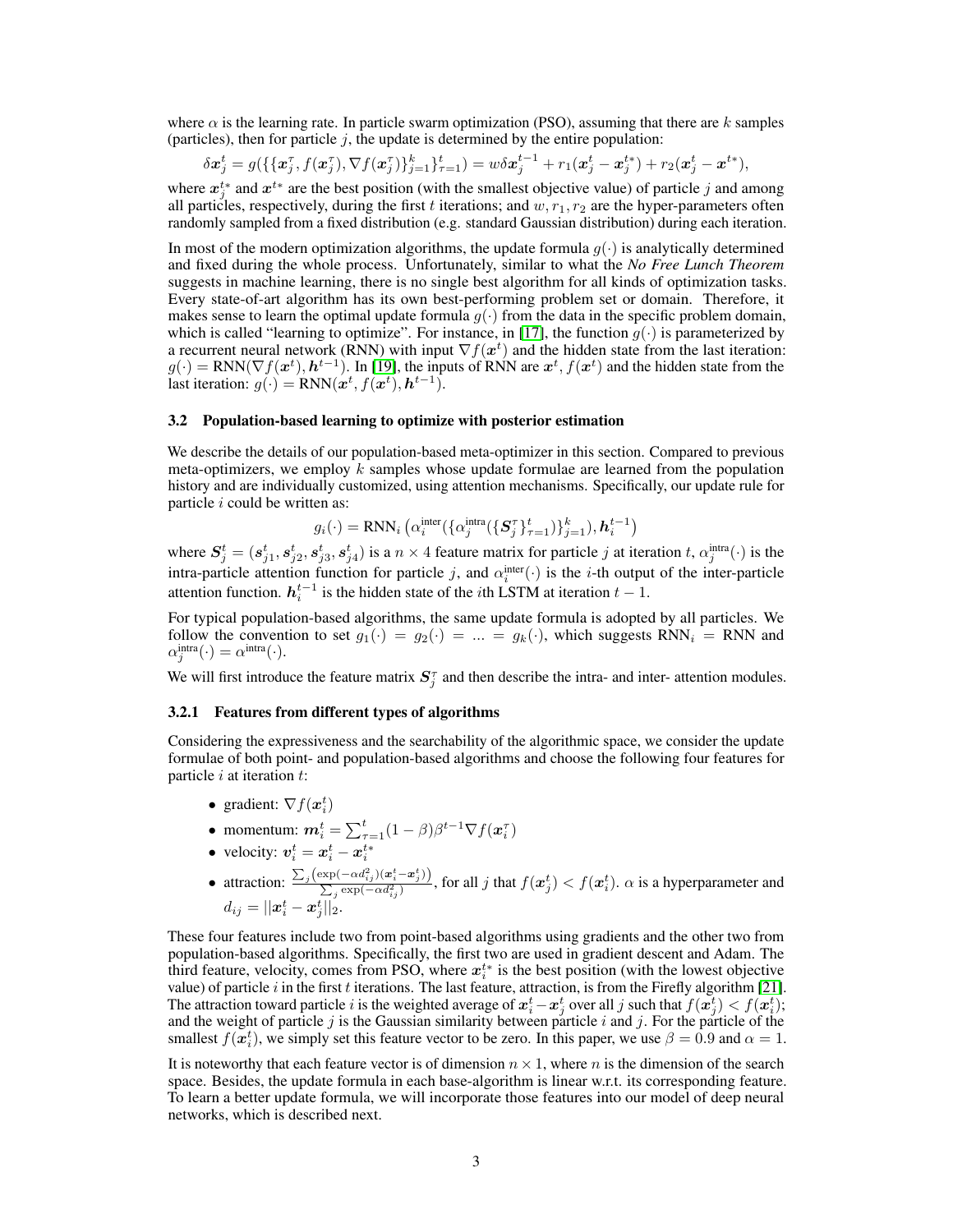

Figure 1: (a) The architecture of our meta-*optimizer* for one step. We have k particles here. For each particle, we have gradient, momentum, velocity and attraction as features. Features for each particle will be sent into an intra-particle (feature-level) attention module, together with the hidden state of the previous LSTM. The outputs of  $k$  intra-particle attention modules, together with a kernelized pairwise similarity matrix  $Q<sup>t</sup>$  (yellow box in the figure), will be the input of an inter-particle (sample-level) attention module. The role of inter-particle attention module is to capture the cooperativeness of all particles in order to reweight features and send them into k LSTMs. The LSTM's outputs,  $\delta x$ , will be used for generating new samples. (b) The architectures of intra- and inter-particle attention modules.

## 3.2.2 Overall model architecture

Fig. 1a depicts the overall architecture of our proposed model. We use a population of LSTMs and design two attention modules here: feature-level ("intra-particle") and sample-level ("inter-particle") attentions. For particle  $i$  at iteration  $t$ , the intra-particle attention module is to reweight each feature based on the context vector  $h_i^{t-1}$ , which is the hidden state from the *i*-th LSTM in the last iteration. The reweight features of all particles are fed into an inter-particle attention module, together with a  $k \times k$  distance similarity matrix. The inter-attention module is to learn the information from the rest  $k-1$  particles and affect the update of particle i. The outputs of inter-particle attention module will be sent into  $k$  identical LSTMs for individual updates.

#### 3.2.3 Attention mechanisms

For the intra-particle attention module, we use the idea from [22, 23, 24]. As shown in Fig. 1b, given that the *j*th input feature of the *i*th particle at iteration *t* is  $s_{ij}^t$ , we have:

$$
b_{ij}^t = \boldsymbol{v}_a^T \tanh{(\boldsymbol{W}_a \boldsymbol{s}_{ij}^t + \boldsymbol{U}_a \boldsymbol{h}_{ij}^t)}, \quad p_{ij}^t = \frac{\exp(b_{ij}^t)}{\sum_{r=1}^4 \exp(b_{ir}^t)},
$$

where  $v_a \in \mathbb{R}^n$ ,  $W_a \in \mathbb{R}^{n \times n}$  and  $U_a \in \mathbb{R}^{n \times n}$  are the weight matrices,  $h_i^{t-1} \in \mathbb{R}^n$  is the hidden state from the *i*th LSTM in iteration  $t-1$ ,  $b_{ij}^t$  is the output of the fully-connected (FC) layer and  $p_{ij}^t$ is the output after the softmax layer. We then use  $p_{ij}^t$  to reweight our input features:

$$
\boldsymbol{c}_i^t = \sum_{r=1}^4 p_{ir}^t \boldsymbol{s}_{ir}^t,
$$

where  $c_i^t \in \mathbb{R}^n$  is the output of the intra-particle attention module for the *i*th particle at iteration t.

For inter-particle attention, we model  $\delta x_i^t$  for each particle i under the impacts of the rest  $k-1$ particles. Specific considerations are as follows.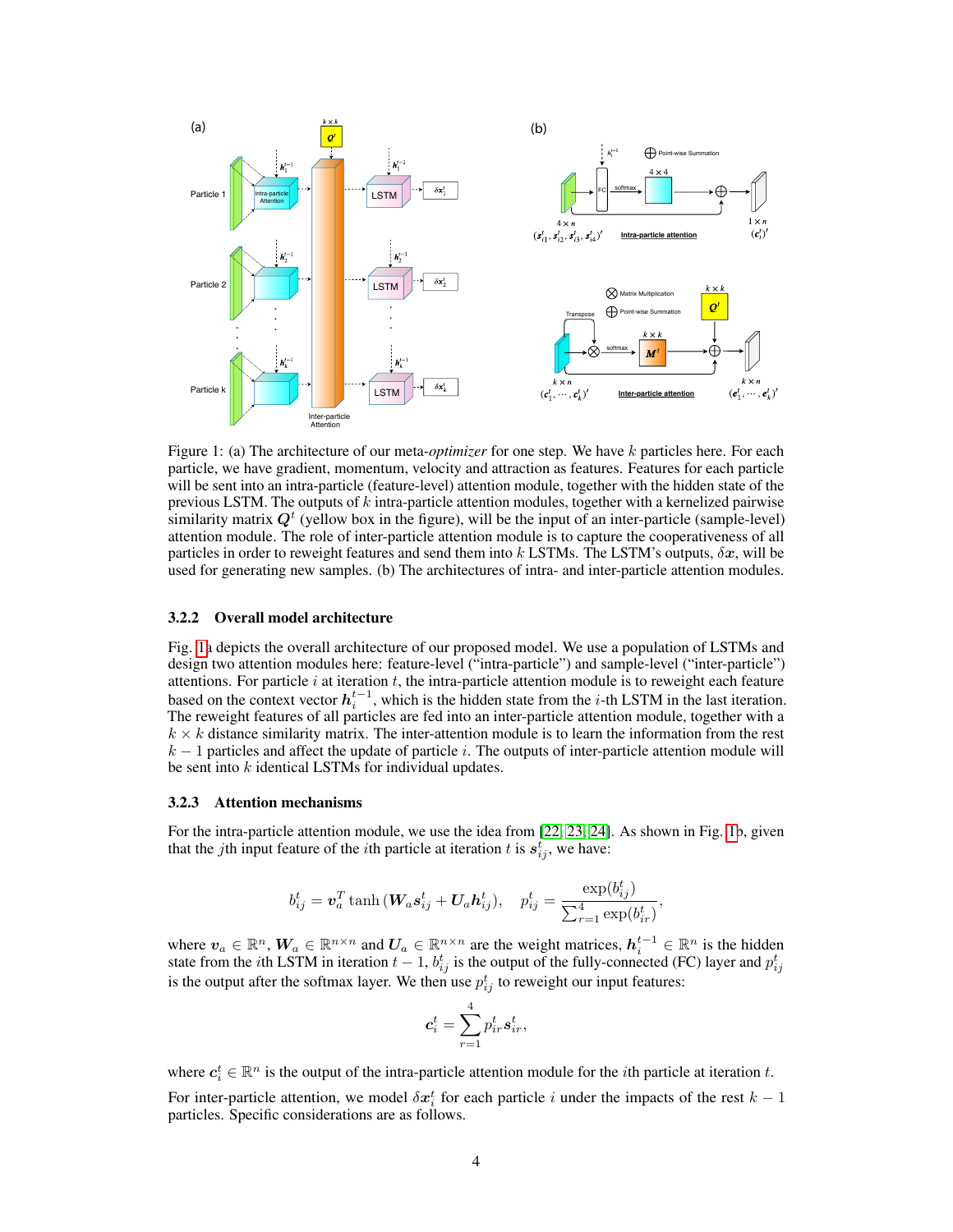- The closer two particles are, the more they impact each other's update. Therefore, we construct a kernelized pairwise similarity matrix  $Q^t \in \mathbb{R}^{k \times k}$  (column-normalized) as the weight matrix. Its element is  $q_{ij}^t = \frac{exp(-\frac{||\mathbf{a}_i^t - \mathbf{a}_j^t||^2}{2l})}{\frac{||\mathbf{a}_i^t - \mathbf{a}_j^t||^2}{l}}$  $\sum_{r=1}^k exp(-\frac{||\boldsymbol{x}_r^t - \boldsymbol{x}_j^t||^2}{2l})$  $\frac{(-x_j^t)\|^2}{2l}$ .
- The similar two particles are in their intra-particle attention outputs  $(c_i^t)$ , local suggestions for updates), the more they impact each other's update. Therefore, we introduce another weight matrix  $M^t \in \mathbb{R}^{k \times k}$  whose element is  $m_{ij} = \frac{\exp((c_i^t) / c_j^t)}{\sum_{k} \exp((c_i^t) / c_k^t)}$  $\frac{\exp((c_i^t) c_j^t)}{\sum_{r=1}^k \exp((c_r^t) c_j^t)}$  (normalized after column-wise softmax).

As shown in Fig. 1b, the output of the inter-particle module for the  $j$ th particle will be:

$$
\boldsymbol{e}_j^t = \gamma \sum_{r=1}^k m_{rj}^t q_{rj}^t \boldsymbol{c}_r^t + \boldsymbol{c}_j^t,
$$

where  $\gamma$  is a hyperparameter which controls the ratio of contribution of rest k-1 particles to the *i*th particle. In this paper,  $\gamma$  is set to be 1 without further optimization.

## 3.2.4 Loss function, posterior estimation, and model training

Cumulative regret is a common meta loss function:  $L(\phi) = \sum_{t=1}^{T} \sum_{j=1}^{k} f(x_j^t)$ . However, this loss function has two main drawbacks. First, the loss function does not reflect any exploration. If the search algorithm used for training the optimizer does not employ exploration, it can be easily trapped in the vicinity of a local minimum. Second, for population-based methods, this loss function tends to drag all the particles to quickly converge to the same point.

To balance the exploration-exploitation tradeoff, we bring the work from [25] — it built a Bayesian posterior distribution over the global optimum  $x^*$  as  $p(x^* | \bigcup_{t=1}^T D_t)$ , where  $D_t$  denotes the samples at iteration t:  $D_t = \{(\mathbf{x}_j^t, f(\mathbf{x}_j^t))\}_{j=1}^k$ . We claim that, in order to reduce the uncertainty about the whereabouts of the global minimum, the best next sample can be chosen to minimize the entropy of the posterior,  $h\left(p(\bm{x}^* | \bigcup_{t=1}^T D_t)\right)$ . Therefore, we propose a loss function for function  $f(\cdot)$  as:

$$
\ell_f(\boldsymbol{\phi}) = \sum_{t=1}^T \sum_{j=1}^k f(\boldsymbol{x}_j^t) + \lambda h \left( p(\boldsymbol{x}^* \vert \bigcup_{t=1}^T D_t) \right),
$$

where  $\lambda$  controls the balance between exploration and exploitation and  $\phi$  is a vector of model parameters.

Following [25], the posterior over the global optimum is modeled as a Boltzmann distribution:

$$
p(\boldsymbol{x}^* | \bigcup_{t=1}^T D_t) \propto \exp(-\rho \hat{f}(\boldsymbol{x})),
$$

where  $\hat{f}(x)$  is a function estimator and  $\rho$  is the annealing constant. In the original work of [25], both  $\hat{f}(\bm{x})$  and  $\rho$  are updated over iteration t for active sampling. In our work, they are fixed since the complete training sample paths are available at once.

Specifically, for a function estimator based on samples in  $\bigcup_{t=1}^{T} D_t$ , we use a Kriging regressor [26] which is known to be the best unbiased linear estimator (BLUE):

$$
\hat{f}(\boldsymbol{x}) = f_0(\boldsymbol{x}) + (\boldsymbol{\kappa}(\boldsymbol{x}))' (\boldsymbol{K} + \epsilon^2 \boldsymbol{I})^{-1} (\boldsymbol{y} - \boldsymbol{f_0}),
$$

where  $f_0(x)$  is the prior for  $E[f(x)]$  (we use  $f_0(x) = 0$  in this study);  $\kappa(x)$  is the kernel vector with the *i*th element being the kernel, a measure of similarity, between x and  $x_i$ ; K is the kernel matrix with the  $(i, j)$ -th element being the kernel between  $x_i$  and  $x_j$ ; y and  $f_0$  are the vector consisting of  $y_1, \ldots, y_{n_t}$  and  $f_0(\bm{x}_1), \ldots, f_0(\bm{x}_{n_t})$ , respectively; and  $\epsilon$  reflects the noise in the observation and is often estimated to be the average training error (set at 2.1 in this study).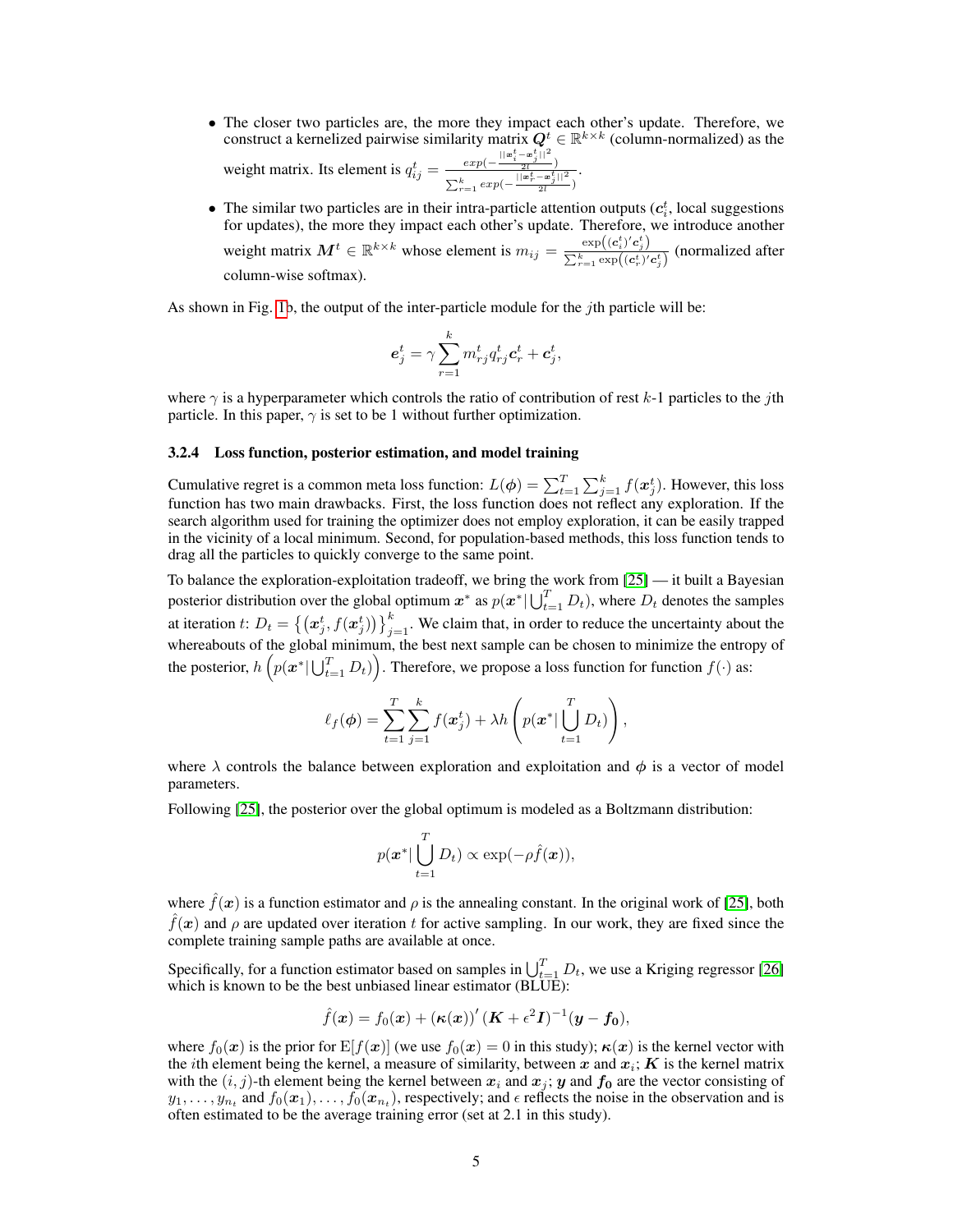For  $\rho$ , we follow the annealing schedule in [25] with one-step update:

$$
\rho = \rho_0 \cdot \exp\left( (h_0)^{-1} \left| \bigcup_{t=1}^T D_t \right|^{\frac{1}{n}} \right),\,
$$

where  $\rho_0$  is the initial parameter of  $\rho$  ( $\rho_0 = 1$  without further optimization here);  $h_0$  is the initial entropy of the posterior with  $\rho = \rho_0$ ; and n is the dimensionality of the search space.

In total, our meta loss for m functions  $f_q(\cdot)$   $(q = 1, \ldots, m)$  (analogous to m training examples) with L2 regularization is

$$
L(\phi) = \frac{1}{m} \sum_{q=1}^{m} \ell_{f_q}(\phi) + C ||\phi||_2^2.
$$

To train our model we use the optimizer Adam which requires gradients. The first-order gradients are calculated numerically through TensorFlow following [17]. We use coordinate-wise LSTM to reduce the number of parameters. In our implementation the length of LSTM is set to be 20. For all experiments, the optimizer is trained for 10,000 epochs with 100 iterations in each epoch.

## 4 Experiments

We test our meta-optimizer through convex quadratic functions, non-convex test functions and an optimization-based application with extremely noisy and rugged landscapes: protein docking.

## 4.1 Learn to optimize convex quadratic functions

In this case, we are trying to minimize a convex quadratic function:

$$
f(\boldsymbol{x}) = ||\boldsymbol{A}_q \boldsymbol{x} - \boldsymbol{b}_q||_2^2,
$$

where  $A_q \in \mathbb{R}^{n \times n}$  and  $b_q \in \mathbb{R}^{n \times 1}$  are parameters, whose elements are sampled from i.i.d. normal distributions for the training set. We compare our algorithm with SGD, Adam, PSO and DeepMind's LSTM (DM\_LSTM) [17]. Since different algorithms have different population sizes, for fair comparison we fix the total number of objective function evaluations (sample updates) to be 1,000 for all methods. The population size  $k$  of our meta-optimizer and PSO is set to be 4, 10 and 10 in the 2D, 10D and 20D cases, respectively. During the testing stage, we sample another 128 pairs of  $A_q$  and  $b_q$ and evaluate the current best function value at each step averaged over 128 functions. We repeat the procedure 100 times in order to obtain statistically significant results.

As seen in Fig. 2, our meta-optimizer performs better than DM\_LSTM in the 2D, 10D, and 20D cases. Both meta-optimizers perform significantly better than the three baseline algorithms (except that PSO had similar convergence in 2D).



Figure 2: The performance of different algorithms for quadratic functions in (a) 2D, (b) 10D, and (c) 20D. The mean and the standard deviation over 100 runs are evaluated every 50 function evaluations.

We also compare our meta-optimizer's performances with and without the guiding posterior in meta loss. As shown in the supplemental Fig. S1, including the posterior improves optimization performances especially in higher dimensions. Meanwhile, posterior estimation in higher dimensions presents more challenges. The impact of posteriors will be further assessed in ablation study.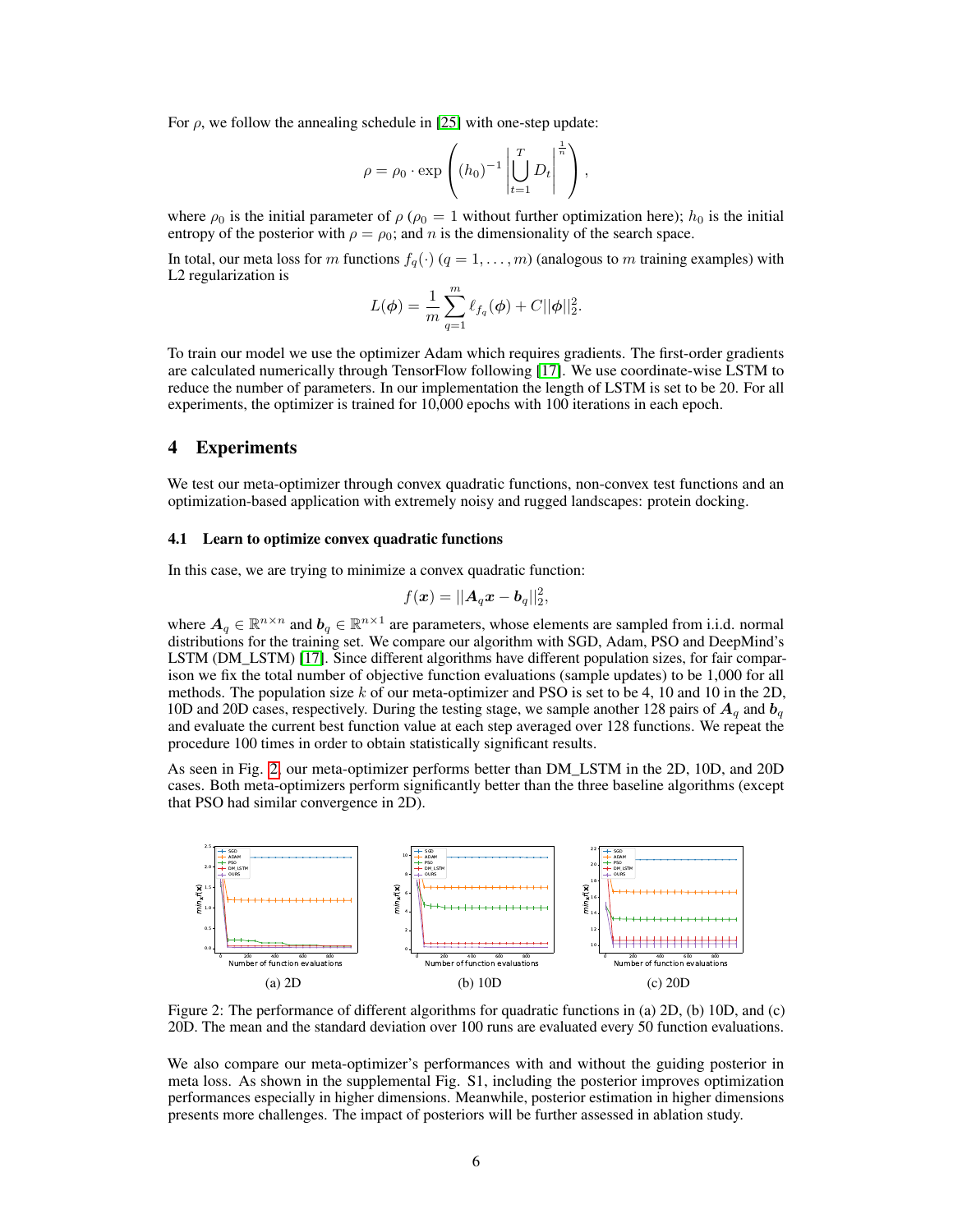#### 4.2 Learn to optimize non-convex Rastrigin functions

We then test the performance on a non-convex test function called Rastrigin function:

$$
f(\mathbf{x}) = \sum_{i=1}^{n} x_i^2 - \sum_{i=1}^{n} \alpha \cos(2\pi x_i) + \alpha n,
$$

where  $\alpha = 10$ . We consider a broad family of similar functions  $f_q(x)$  as the training set:

$$
f_q(\boldsymbol{x}) = ||\boldsymbol{A}_q \boldsymbol{x} - \boldsymbol{b}_q||_2^2 - \alpha \boldsymbol{c}_q \cos(2\pi \boldsymbol{x}) + \alpha n,\tag{1}
$$

where  $A_q \in \mathbb{R}^{n \times n}$ ,  $b_q \in \mathbb{R}^{n \times 1}$  and  $c_q \in \mathbb{R}^{n \times 1}$  are parameters whose elements are sampled from i.i.d. normal distributions. It is obvious that Rastrigin is a special case in this family with  $A = I, b = \{0, 0, \ldots, 0\}', c = \{1, 1, \ldots, 1\}'.$ 

During the testing stage, 100 i.i.d. trajectories are generated in order to reach statistically significant conclusions. The population size k of our meta-optimizer and PSO is set to be 4, 10 and 10 for 2D, 10D and 20D, respectively. The results are shown in Fig. 3. In the 2D case, our meta-optimizer and PSO perform fairly the same while DM\_LSTM performs much worse. In the 10D and 20D cases, our meta-optimizer outperforms all other algorithms. It is interesting that PSO is the second best among all algorithms, which indicates that population-based algorithms have unique advantages here.



Figure 3: The performance of different algorithms for a Rastrigin function in (a) 2D, (b) 10D, and (c) 20D. The mean and the standard deviation over 100 runs are evaluated every 50 function evaluations.

## 4.3 Transferability: Learning to optimize non-convex functions from convex optimization

We also examine the transferability from convex to non-convex optimization. The hyperparameter  $\alpha$ in Rastrigin family controls the level of ruggedness for training functions:  $\alpha = 0$  corresponds to a convex quadratic function and  $\alpha = 10$  does the rugged Rastrigin function. Therefore, we choose three different values of  $\alpha$  (0, 5 and 10) to build training sets and test the resulting three trained models on the 10D Rastrigin function. From the results in the supplemental Fig. S2, our meta-optimizer's performances improve when it is trained with increasing  $\alpha$ . The meta-optimizer trained with  $\alpha = 0$ had limited progress over iterations, which indicates the difficulty to learn from convex functions to optimize non-convex rugged functions. The one trained with  $\alpha = 5$  has seen significant improvement.

#### 4.4 Interpretation of learned update formula

In an effort to rationalize the learned update formula, we choose the 2D Rastrigin test function to illustrate the interpretation analysis. We plot sample paths of our algorithm, PSO and Gradient Descent (GD) in Fig 4a. Our algorithm finally reaches the funnel (or valley) containing the global optimum  $(x = 0)$ , while PSO finally reaches a suboptimal funnel. At the beginning, samples of our meta-optimizer are more diverse due to the entropy control in the loss function. In contrast, GD is stuck in a local minimum which is close to its starting point after 80 samples.

To further show which factor contributes the most to each update, we plot the feature weight distribution over the first 20 iterations. Since for particle  $i$  at iteration  $t$ , the output of its intraattention module is a weighted sum of its 4 features:  $c_i^t = \sum_{r=1}^4 p_{ir}^t s_{ir}^t$ , we hereby sum  $p_{ir}^t$  for the r-th feature over all particles i. The final weight distribution (normalized) over 4 features reflecting the contribution of each feature at iteration  $t$  is shown in Fig. 4b. In the first 6 iterations,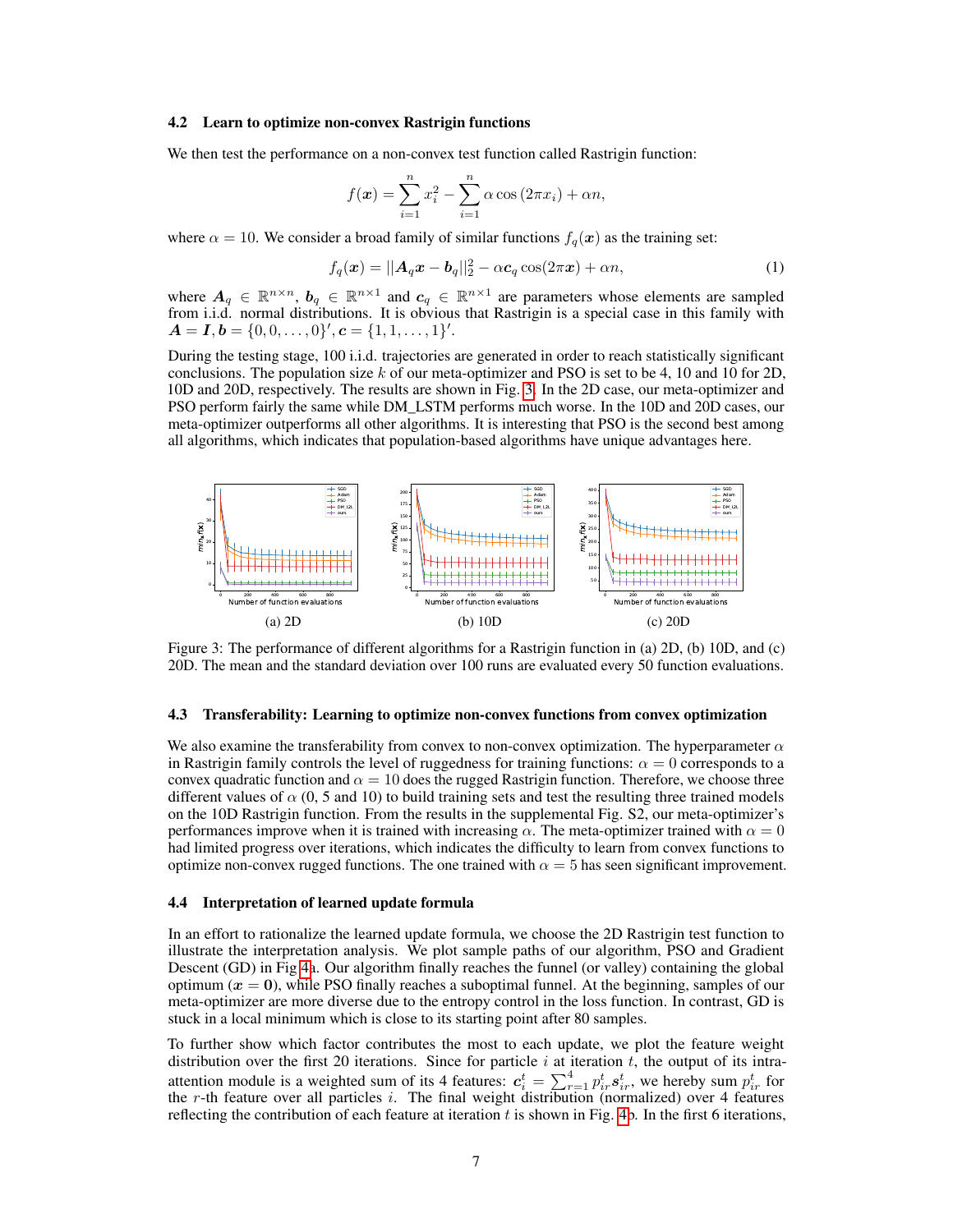

Figure 4: (a) Paths of the first 80 samples of our meta-optimizer, PSO and GD for 2D Rastrigin functions. Darker shades indicate newer samples. (b) The feature attention distribution over the first 20 iterations for our meta-optimizer. (c) The percentage of the trace of  $\gamma \mathbf{Q}^t \odot \mathbf{M}^t + \mathbf{I}$  (reflecting self-impact on updates) over iteration  $t$ .

the population-based features contribute to the update most. Point-based features start to play an important role later.

Finally, we examine in the inter-particle attention module the level of particles working collaboratively or independently. In order to show this, we plot the percentage of the diagonal part of  $\gamma \mathbf{Q}^t \odot \mathbf{M}^t + \mathbf{I}$ :  $\frac{{\rm tr}(\gamma\boldsymbol{Q}^{t} \odot \boldsymbol{M}^{t} + \boldsymbol{I})}{\sum \gamma \boldsymbol{Q}^{t} \odot \boldsymbol{M}^{t} + \boldsymbol{I}}$  $\frac{\gamma Q^t \odot M^t + I}{\gamma Q^t \odot M^t + I}$  ( $\odot$  denotes element-wise product), as shown in Fig. 4c. It can be seen that, at the beginning, particles are working more collaboratively. With more iterations, particles become more independent. However, we note that the trace (reflecting self impacts) contributes 67%-69% over iterations and the off-diagonals (impacts from other particles) do above 30%, which demonstrates the importance of collaboration, a unique advantage of population-based algorithms.

## 4.5 Ablation study

How and why our algorithm outperforms DM\_LSTM is both interesting and important to unveil the underlying mechanism of the algorithm. In order to deeply understand each part of our algorithms, we performed an ablation study to progressively show each part's contribution. Starting from the DM\_LSTM baseline  $(B_0)$ , we incrementally crafted four algorithms: running DM\_LSTM for k times under different initializations and choosing the best solution  $(B_1)$ ; using k independent particles, each with the two point-based features, the intra-particle attention module, and the hidden state  $(B_2)$ ; adding the two population-based features and the inter-particle attention module to  $B<sub>2</sub>$  so as to convert k independent particles into a swarm  $(B_3)$ ; and eventually, adding an entropy term in meta loss to  $B_3$ , resulting in our Proposed model.

We tested the five algorithms  $(B_0 - B_3$  and the **Proposed**) on 10D and 20D Rastrigin functions with the same settings as in Section 4.2. We compare the function minimum values returned by these algorithms in the table below (reported are means  $\pm$  standard deviations over 100 runs, each using 1,000 function evaluations).

| Dimension | B7               |                  | B›               | B2             | <b>Proposed</b> |
|-----------|------------------|------------------|------------------|----------------|-----------------|
| 10        | 55.4±13.5        | $48.4 \pm 10.5$  | $40.1 + 9.4$     | $20.4 \pm 6.6$ | $12.3 \pm 5.4$  |
| 20        | $140.4 \pm 10.2$ | $137.4 \pm 12.7$ | $108.4 \pm 13.4$ | $48.5 \pm 7.1$ | $43.0 \pm 9.2$  |

Our key observations are as follows. i)  $B_1$  v.s.  $B_0$ : their performance gap is marginal, which proves that our performance gain is not simply due to having k independent runs; ii)  $\mathbf{B}_2$  v.s.  $\mathbf{B}_1$  and  $\mathbf{B}_3$ v.s.  $B_2$ : Whereas including intra-particle attention in  $B_2$  already notably improves the performance compared to  $\mathbf{B}_1$ , including population-based features and inter-particle attention in  $\mathbf{B}_3$  results in the largest performance boost. This confirms that our algorithm majorly benefits from the attention mechanisms; iii) **Proposed** v.s.  $\mathbf{B}_3$ : adding entropy from the posterior gains further, thanks to its balancing exploration and exploitation during search.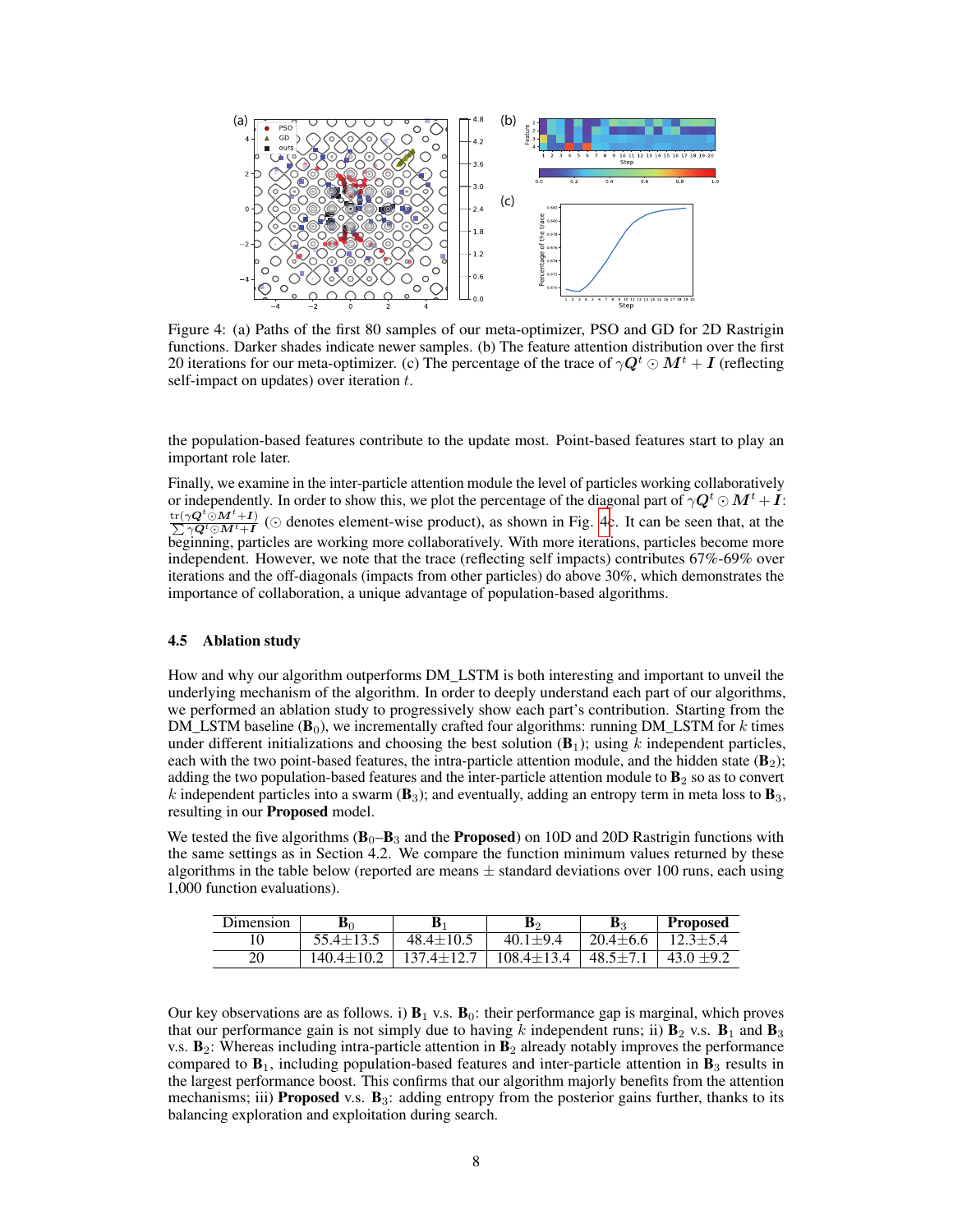## 4.6 Application to protein docking

We bring our meta-*optimizer* into a challenging real-world application. In computational biology, the structural knowledge about how proteins interact each other is critical but remains relatively scarce [27]. Protein docking helps close such a gap by computationally predicting the 3D structures of protein-protein complexes given individual proteins' 3D structures or 1D sequences [28]. *Ab initio* protein docking represents a major challenge of optimizing a noisy and costly function in a high-dimensional conformational space [25].

Mathematically, the problem of *ab initio* protein docking can be formulated as optimizing an extremely rugged energy function:  $f(x) = \Delta G(x)$ , the Gibbs binding free energy for conformation x. We calculate the energy function in a CHARMM 19 force field as in [5] and shift it so that  $f(x) = 0$  at the origin of the search space. And we parameterize the search space as  $\mathbb{R}^{12}$  as in [25]. The resulting  $f(x)$  is fully differentiable in the search space. For computational concern and batch training, we only consider 100 interface atoms. We choose a training set of 25 protein-protein complexes from the protein docking benchmark set 4.0 [29] (see Supp. Table S1 for the list), each of which has 5 starting points (top-5 models from ZDOCK [30]). In total, our training set includes 125 instances. During testing, we choose 3 complexes (with 1 starting model each) of different levels of docking difficulty. For comparison, we also use the training set from Eq. 1 ( $n = 12$ ). All methods including PSO and both versions of our meta-optimizer have  $k = 10$  particles and 40 iterations in the testing stage.

As seen in Fig. 5, both meta-optimizers achieve lower-energy predictions than PSO and the performance gains increase as the docking difficulty level increases. The meta-optimizer trained on other protein-docking cases performs similarly as that trained on the Rastrigin family in the easy case and outperforms the latter in the difficult case.



Figure 5: The performance of PSO, our meta-optimizer trained on Rastrigin function family and that trained on real energy functions for three different levels of docking cases: (a) rigid (easy), (b) medium, and (c) flexible (difficult).

# 5 Conclusion

Designing a well-behaved optimization algorithm for a specific problem is a laborious task. In this paper, we extend point-based meta-*optimizer* into population-based meta-*optimizer*, where update formulae for a sample population are jointly learned in the space of both point- and populationbased algorithms. In order to balance exploitation and exploration, we introduce the entropy of the posterior over the global optimum into the meta loss, together with the cumulative regret, to guide the search of the meta-*optimizer*. We further embed intra- and inter- particle attention modules to interpret each update. We apply our meta-optimizer to quadratic functions, Rastrigin functions and a real-world challenge – protein docking. The empirical results demonstrate that our meta-optimizer outperforms competing algorithms. Ablation study shows that the performance improvement is directly attributable to our algorithmic innovations, namely population-based features, intra- and inter-particle attentions, and posterior-guided meta loss.

## Acknowledgments

This work is in part supported by the National Institutes of Health (R35GM124952 to YS). Part of the computing time is provided by the Texas A&M High Performance Research.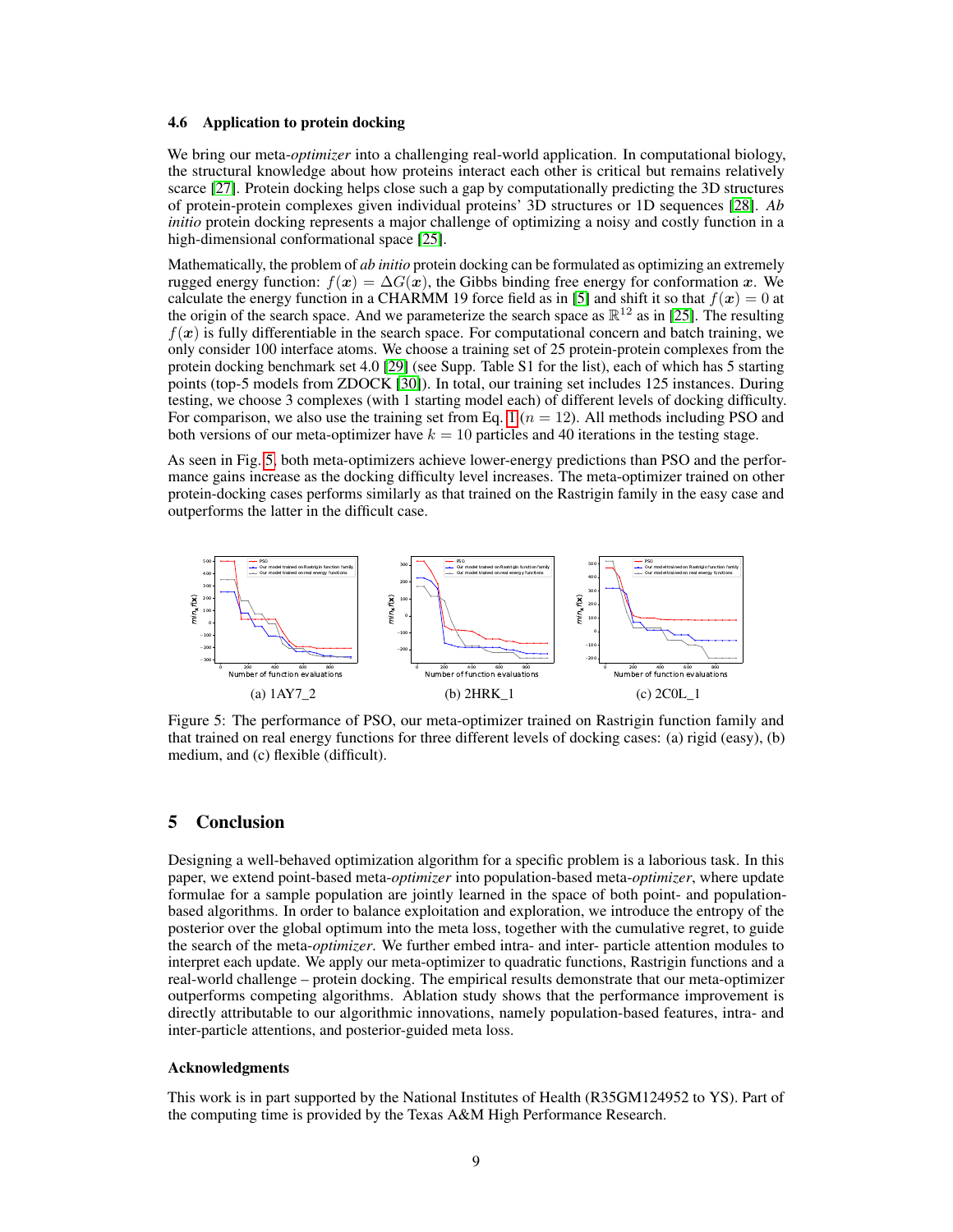## References

- [1] Herbert Robbins and Sutton Monro. A stochastic approximation method. *The annals of mathematical statistics*, pages 400–407, 1951.
- [2] Tijmen Tieleman and Geoffrey Hinton. Lecture 6.5-rmsprop: Divide the gradient by a running average of its recent magnitude. *COURSERA: Neural networks for machine learning*, 2012.
- [3] Diederik P Kingma and Jimmy Ba. Adam: A method for stochastic optimization. *arXiv preprint arXiv:1412.6980*, 2014.
- [4] Jeffrey J. Gray, Stewart Moughon, Chu Wang, Ora Schueler-Furman, Brian Kuhlman, Carol A. Rohl, and David Baker. Protein–Protein Docking with Simultaneous Optimization of Rigid-body Displacement and Side-chain Conformations. *Journal of Molecular Biology*, 2003.
- [5] Iain H. Moal and Paul A. Bates. SwarmDock and the Use of Normal Modes in Protein-Protein Docking. *International Journal of Molecular Sciences*, 11(10):3623–3648, September 2010.
- [6] Lewis B Ward. Reminiscence and rote learning. *Psychological Monographs*, 49(4):i, 1937.
- [7] Harry F Harlow. The formation of learning sets. *Psychological review*, 56(1):51, 1949.
- [8] Samy Bengio, Yoshua Bengio, and Jocelyn Cloutier. On the search for new learning rules for ANNs. *Neural Processing Letters*, 2(4):26–30, 1995.
- [9] Y. Bengio, S. Bengio, and J. Cloutier. Learning a synaptic learning rule. In *IJCNN-91-Seattle International Joint Conference on Neural Networks*, volume ii, pages 969 vol.2–, July 1991.
- [10] Samy Bengio, Yoshua Bengio, Jocelyn Cloutier, and Jan Gecsei. On the optimization of a synaptic learning rule. In *Preprints Conf. Optimality in Artificial and Biological Neural Networks*, pages 6–8. Univ. of Texas, 1992.
- [11] Barret Zoph and Quoc V Le. Neural architecture search with reinforcement learning. *arXiv preprint arXiv:1611.01578*, 2016.
- [12] Karol Gregor and Yann LeCun. Learning fast approximations of sparse coding. In *Proceedings of the 27th International Conference on International Conference on Machine Learning*, pages 399–406. Omnipress, 2010.
- [13] Zhangyang Wang, Qing Ling, and Thomas S Huang. Learning deep 0 encoders. In *Thirtieth AAAI Conference on Artificial Intelligence*, 2016.
- [14] Xiaohan Chen, Jialin Liu, Zhangyang Wang, and Wotao Yin. Theoretical linear convergence of unfolded ista and its practical weights and thresholds. In *Advances in Neural Information Processing Systems*, pages 9061–9071, 2018.
- [15] Jialin Liu, Xiaohan Chen, Zhangyang Wang, and Wotao Yin. Alista: Analytic weights are as good as learned weights in lista. *ICLR*, 2019.
- [16] Ernest K Ryu, Jialin Liu, Sicheng Wang, Xiaohan Chen, Zhangyang Wang, and Wotao Yin. Plug-and-play methods provably converge with properly trained denoisers. *ICML*, 2019.
- [17] Marcin Andrychowicz, Misha Denil, Sergio Gomez, Matthew W Hoffman, David Pfau, Tom Schaul, Brendan Shillingford, and Nando De Freitas. Learning to learn by gradient descent by gradient descent. In *Advances in Neural Information Processing Systems*, 2016.
- [18] Ke Li and Jitendra Malik. Learning to optimize. *arXiv preprint arXiv:1606.01885*, 2016.
- [19] Yutian Chen, Matthew W Hoffman, Sergio Gómez Colmenarejo, Misha Denil, Timothy P Lillicrap, Matt Botvinick, and Nando de Freitas. Learning to learn without gradient descent by gradient descent. In *Proceedings of the 34th International Conference on Machine Learning-Volume 70*, pages 748–756. JMLR. org, 2017.